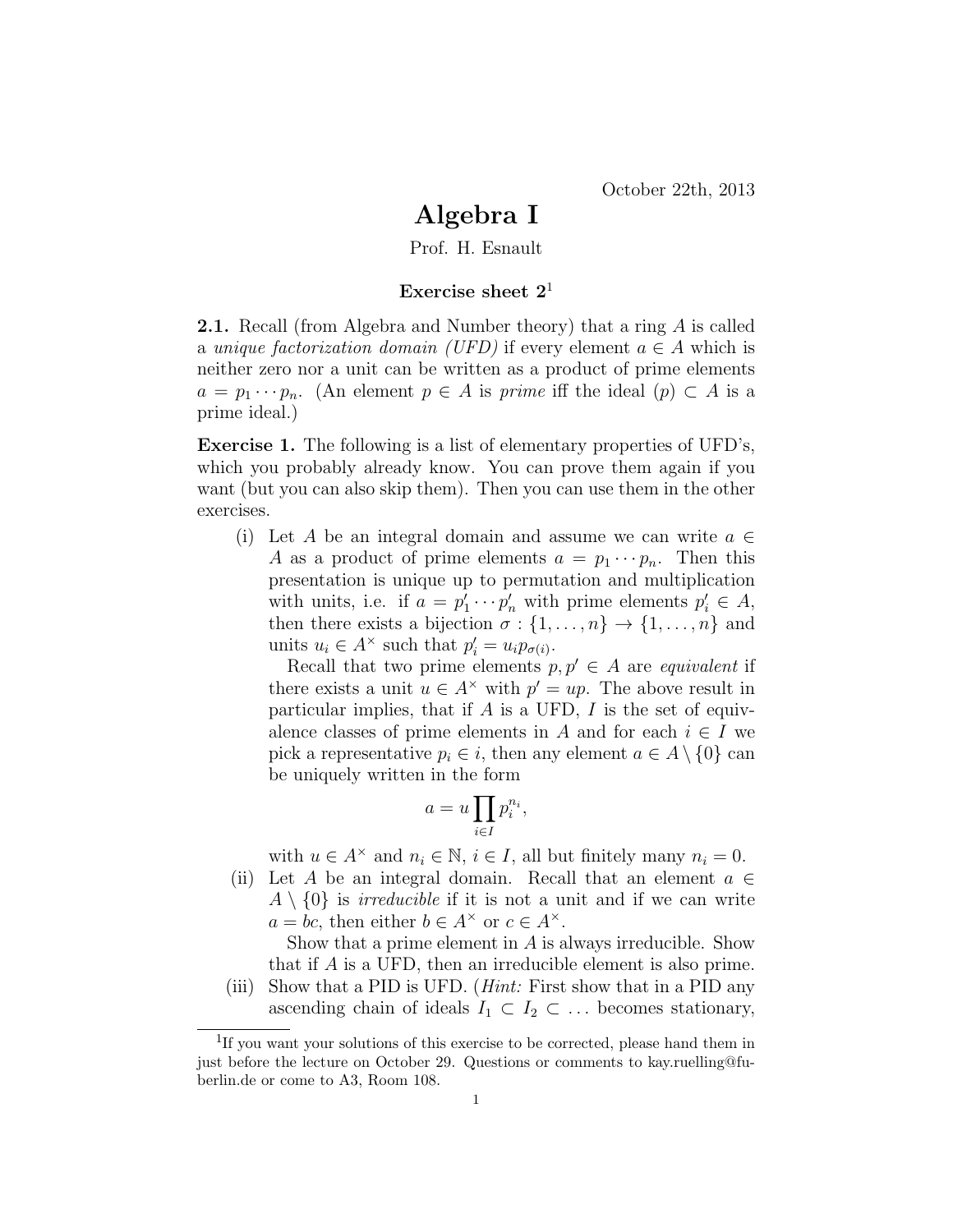i.e. we have  $I_n = I_{n+1}$  for all n large enough. Then show that in a PID any non-zero element a which is not a unit can be written as  $a = pa_1$  with p a prime. Continue with  $a_1$  and so on and deduce the statement.)

(iv) (Gauss Lemma) Let A be a UFD. We say a polynomial  $f =$  $\sum_{i=0}^{n} a_i X^i \in A[X]$  is primitive if the coefficients  $a_1, \ldots, a_n$  are not divisible by a common prime element.

Show that if  $f, g \in A[X]$  are primitive then so is  $fg$ .

Exercise 2. Let A be an integral domain.

(i) We say  $(a, b), (a', b') \in A \times A \setminus \{0\}$  are equivalent if  $ab' = a'b$ . Denote by K the set of equivalence classes of the pairs  $(a, b)$ . We write  $\frac{a}{b} \in K$  for the equivalence class of  $(a, b)$ . Show that the operations

$$
\frac{a}{b} + \frac{a'}{b'} := \frac{ab' + ba'}{bb'}, \quad \frac{a}{b} \cdot \frac{a'}{b'} := \frac{aa'}{bb'}, \quad -\frac{a}{b} := \frac{-a}{b}
$$

are well-defined and give  $K$  the structure of a field with neutral elements  $0_K = \frac{0}{1}$  $\frac{0}{1}$  and  $1_K = \frac{1}{1}$  $\frac{1}{1}$ . Further show that  $A \rightarrow K$ ,  $a \mapsto \frac{a}{1}$  is an injective ring homomorphism. (In the following we will view  $A \subset K$  as a subring and identify the elements a and  $\frac{a}{1}$ .)

- (ii) Show that any  $f \in A[X] \setminus \{0\}$  can be written as  $f = af_0$ where  $f_0 \in A[X]$  is primitive (in the sense of Ex.1, (v)) and  $a \in A \setminus \{0\}$  is not a unit.
- (iii) Show that if  $p \in A$  is a prime element in A then it is also a prime element in  $A|X|$ .
- (iv) Assume that A is a UFD. Show that if  $f \in A[X]$  is primitive and its image in  $K[X]$  is prime, then  $f \in A[X]$  is also prime. (*Hint:* Use  $(v)$  of Ex. 1 and  $(ii)$  above.)
- (v) Deduce from (ii), (iii) and (iv) above that if  $A$  is a UFD then so is  $A[X]$ . (*Hint:* Notice that we know that  $K[X]$  is a PID and hence by Ex. 1, (iv) also a UFD.)

**Remark 1.** Ex. 1, (iv) and Ex. 2(v) together imply that  $\mathbb{Z}[X_1, \ldots, X_n]$ and  $K[X_1, \ldots, X_n]$  (K a field) are UFD's.

- **Exercise 3.** Show that  $2 \in \mathbb{Z}[\sqrt{2}]$  $-\infty$  that  $2 \in \mathbb{Z}[\sqrt{-5}]$  is irreducible but not prime. Hence  $\mathbb{Z}[\sqrt{-5}]$  is not a UFD. (*Hint:* To show that 2 is not prime try to factor  $6 \in \mathbb{Z}[\sqrt{-5}]$  in two different ways.)
	- By Exercise 4 on sheet 1 the ring  $A = K[X, Y]/(Y^2 X^3)$  is a domain (K a field). Show that  $y = \overline{Y} \in A$  is irreducible but not prime. (Thus  $A$  is not a UFD.)